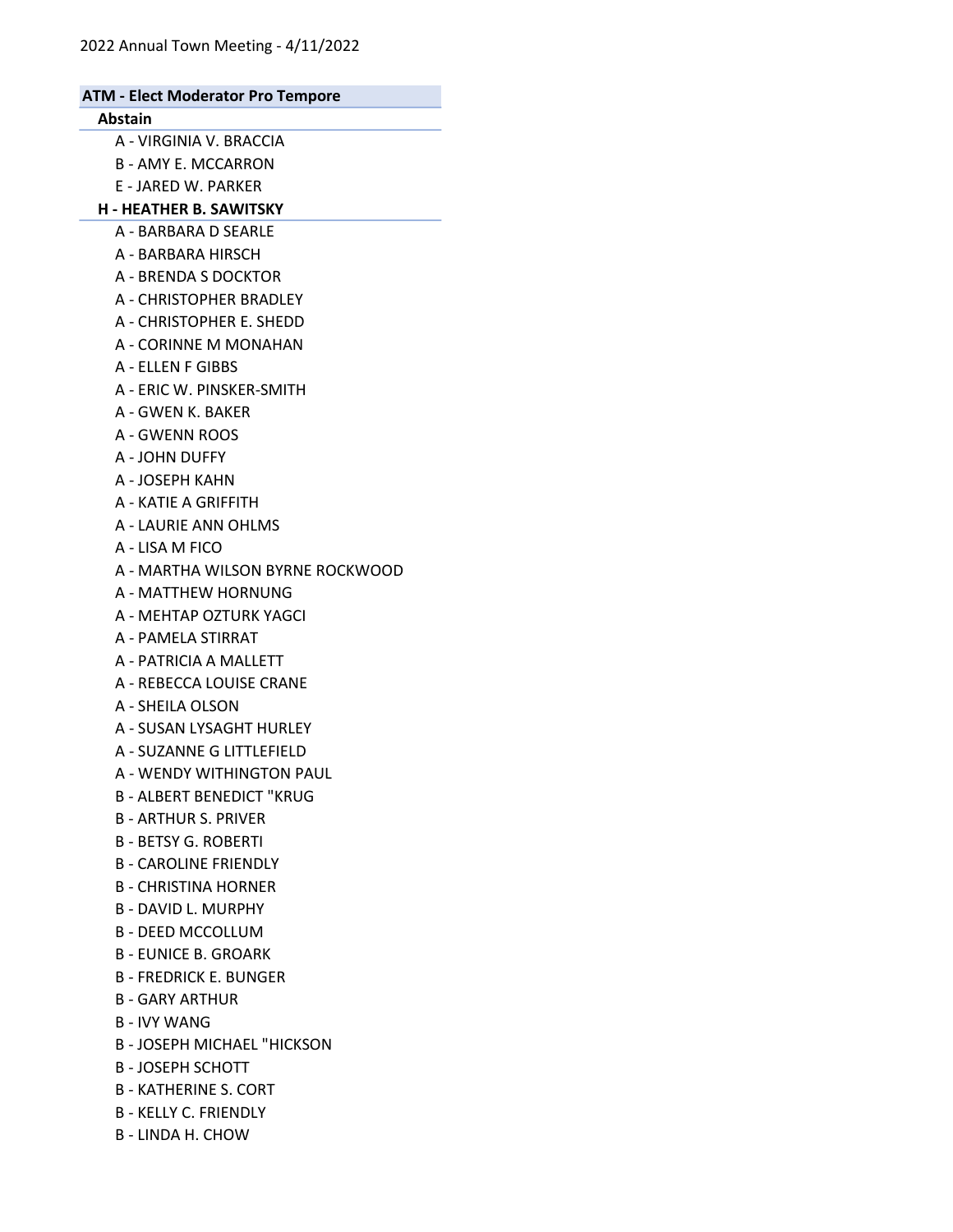- B MARY EATON CROWN
- B MELISSA A. MARTIN
- B MIDDLETON ANSLEY "MARTIN
- B NORA TRACY PHILLIPS
- B PETRO LISOWSKY
- B ROBERTA MORGENSTERN
- B S. PETER W. JONES
- B SCOTT K. BENDER
- B SKYE JACOBS
- C ANDREA N. WARD
- C ANN M. HOWLEY
- C ANN WELKE RAPPAPORT
- C BEATRICE BEZMALINOVIC DHEBAR
- C CHRISTINE S. MIZZI
- C ELIZABETH LASHWAY
- C HOLLY M. GRACE
- C HYUN SOOK RYU SONG
- C KATE MCGEOUGH
- C KATHY Y. EGAN
- C KELLY MCCOULF NORRIS
- C LEANNE J. LEIBMAN
- C LINDA OLIVER GRAPE
- C LOIS C. SULLIVAN
- C LUCIENNE V. RONCO
- C LUCY ROONEY KAPPLES
- C MARCIA TESTA SIMONSON
- C MORRIS RUSTY KELLOGG
- C PAMELA POSEY
- C ROYALL H. SWITZLER
- C SARA H. RAVERET
- C SARAH H. PEDERSEN
- C SHARON L. GRAY
- C STEVEN D. FESSLER
- C SUSAN K. MAGGIONI
- C THOMAS H. ULFELDER
- C WENDY HARRIS GARBER
- D ANN-MARA S. LANZA
- D CAROL ALMEDA-MORROW
- D CHRISTINE A. KEHOE
- D CRAIG EDWARD MACK
- D DEREK B. REDGATE
- D DIANE E. HALL
- D ELIZABETH SULLIVAN WOODS
- D ETHAN I. DAVIS
- D GAIL FRANCES SULLIVAN
- D IAN COHEN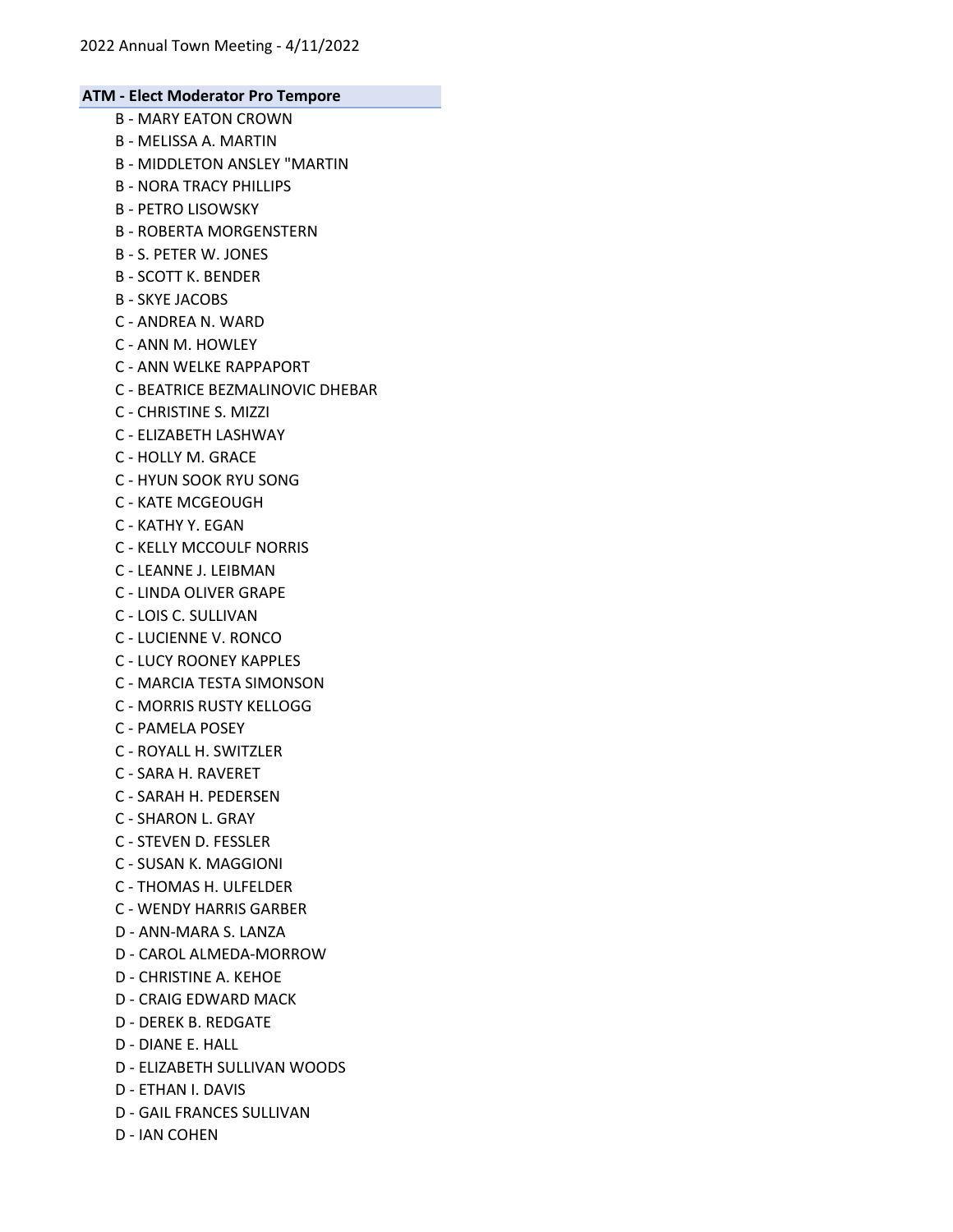- D ILLANA S. NISSENBAUM
- D JOHN D. LANZA
- D JOHN SCHULER
- D LAURA ROBERT-FRAGASSO
- D LAURA SCHOTSKY OLTON
- D LINA EVE VITA MUSAYEV
- D LORI A. FERRANTE
- D MARGIE PALLADINO
- D MARK B. BENJAMIN
- D MARY BETH GRIMM
- D MASON R. SMITH
- D MAURA MURPHY
- D PATTI QUIGLEY
- D QUENTIN S. PRIDEAUX
- D RICHARD D. "HILL
- D SANDRA SABA JOSEPH
- D STEPHEN G. MURPHY
- D W. ARTHUR "GARRITY
- E CAREN PARKER
- E DENNIS DISCHINO
- E JACQUI VAN LOOY
- E JESSICA BETH GRAHAM
- E JOAN GAUGHAN
- E KATHERINE K. MACDONALD
- E KEVIN J. MACDONALD
- E LAURENCE D. SHIND
- E LISE M. OLNEY
- E MARLA L. ROBINSON
- E MARY GARD
- E NANCY L. GOODEN WESTENBERG
- E NEAL R. GOINS
- E ODESSA MB SANCHEZ
- E PAUL A. CRAMER
- E RAINA C. MCMANUS
- E RANI ELWY
- E REGINA C. LAROCQUE
- E RUSSELL THOMAS GENTRY
- E SUSAN E. RYAN
- E SYLVIA T. HAHN-GRIFFITHS
- E THOMAS J. MACDONALD
- E TIMOTHY W. FULHAM
- E WENDY A. HAERING-ENGELS
- E WENDY S. BECK VON PECCOZ
- F ANNE P. COHEN
- F C. MADISON "RILEY
- F CYNTHIA C. EDWARDS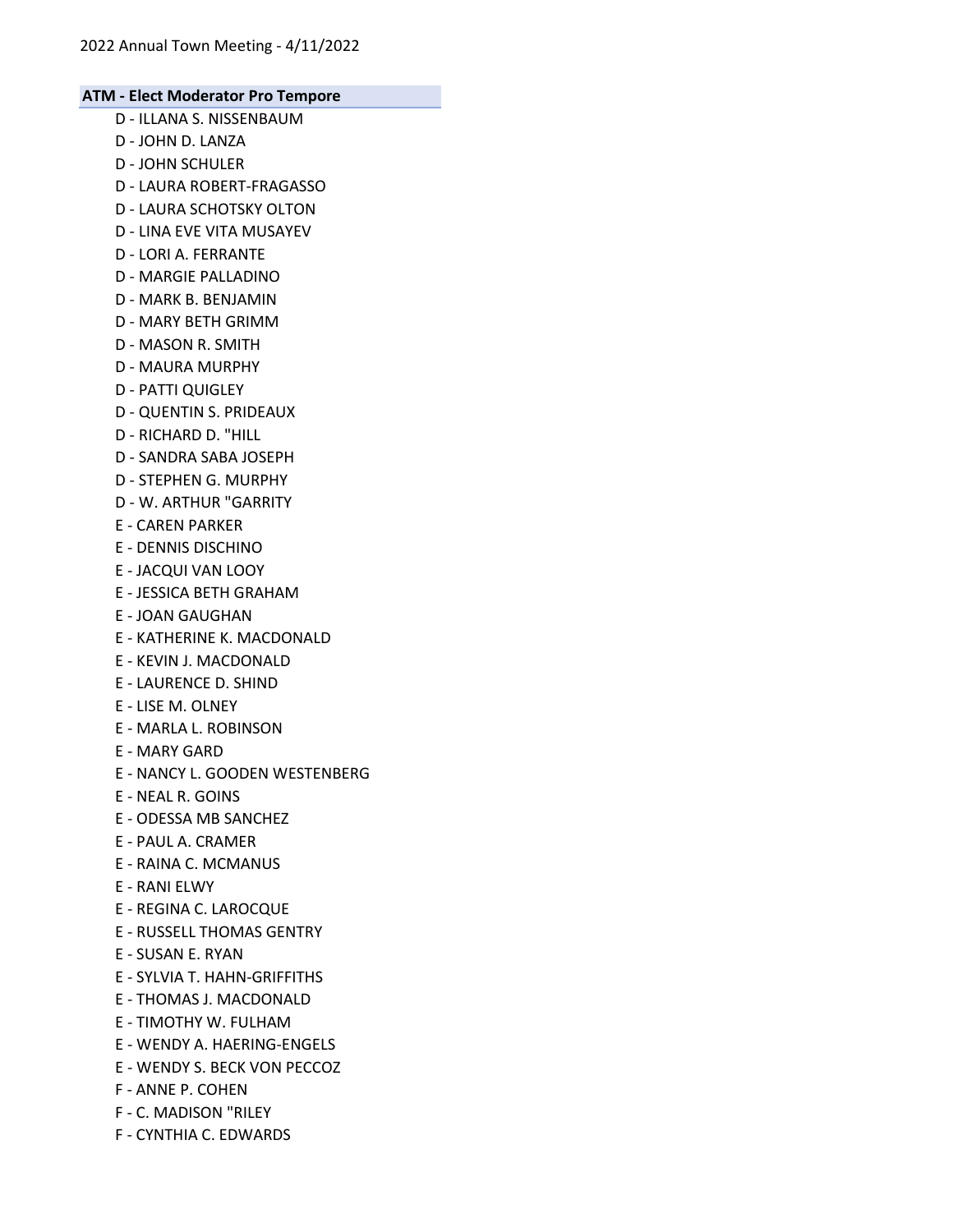- F DAVID LIVINGSTON
- F DAVID RYAN DAWS
- F ELAINE M. PUTNAM
- F ELIZABETH LANGE
- F ELIZABETH MAY
- F FREDERIC W. RIPLEY
- F HOPE CROSIER
- F JAY PROSNITZ
- F LISA COLLINS
- F MICHAEL J. MASTRIANNI
- F MICHELE DRAGON LIVINGSTON
- F NICHOLE ANN BERNIER
- F NIKI BRINKMAN-OFENLOCH
- F PRUDENCE B. HAY
- F SALVATORE "DEFAZIO
- F SARA A. JENNINGS
- F SHAWN BAKER
- F SHELLY WARD
- F STEVEN J. SIMONS
- F SUSAN KAGAN LANGE
- F VIRGINIA LEE FERKO
- G ALICE HANLON PEISCH
- G ALLAN L. PORT
- G ANDREW A. WILSON
- G CRAIG L. COHEN
- G DIANE CAMPBELL
- G DOUGLAS W. SMITH
- G EDWARD D. FOLLAND
- G FREDERICK W. SCHALLER
- G HAROLD N. "KAPLAN
- G JANET Z. GIELE
- G JE'LESIA JONES
- G JOAN HACKETT CODY
- G JUDSON L. JAFFE
- G KARL HAMMOND
- G KATHLEEN F. TRUMBULL
- G LORRI WOODACRE
- G MARJORIE R. FREIMAN
- G MARY ANN CLUGGISH
- G MICHAEL R. TOBIN
- G PARKER MORSE
- G PAUL H. MERRY
- G PETER SOLOMON
- G PHILIPPA BIGGERS
- G RENEE B. O'SULLIVAN
- G RICHARD MICHAEL SALASOVICH